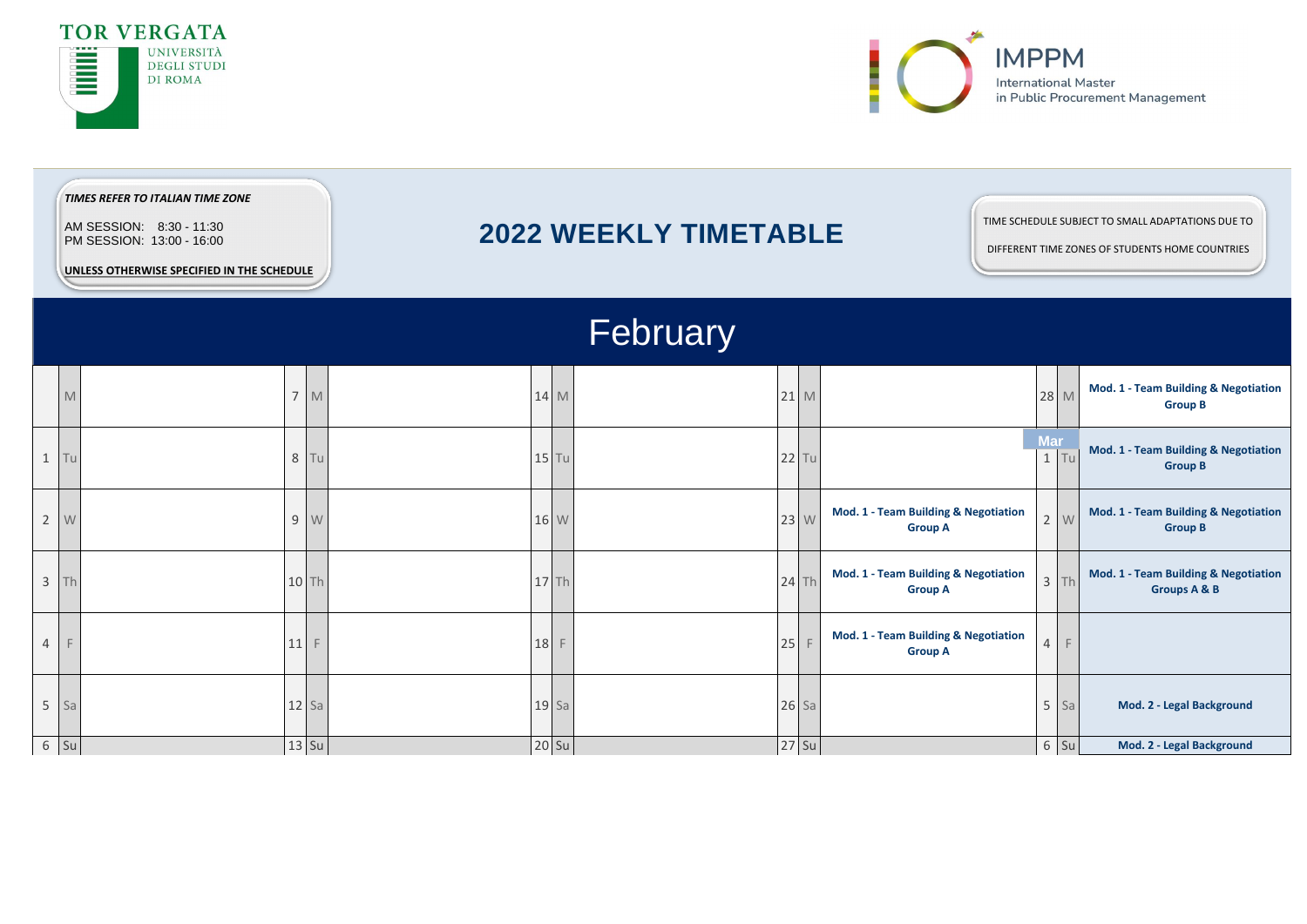|                        |    | <u>UNLLJJ UTHLINWIJL JE LUH ILD IN THE JUHLDULL</u>               |         |                                                                          |         |                                          |    |                |                                                    |         |            |                                                                             |
|------------------------|----|-------------------------------------------------------------------|---------|--------------------------------------------------------------------------|---------|------------------------------------------|----|----------------|----------------------------------------------------|---------|------------|-----------------------------------------------------------------------------|
|                        |    |                                                                   |         |                                                                          |         | <b>March</b>                             |    |                |                                                    |         |            |                                                                             |
| Feb<br>28 M            |    | <b>Mod. 1 - Team Building &amp; Negotiation</b><br><b>Group B</b> | $7$ M   | 9:30 9 <sup>th</sup> Ed. Thesis Defence<br><b>14:30 OPENING CEREMONY</b> | 14 M    | <b>Mod. 3 - Economics of Procurement</b> |    |                | 21 M   Mod. 4 - Competition and Procurement 28 M   |         |            | Mod. 5 - Planning and Management of<br><b>Procurement Operations</b>        |
| <b>Mar</b><br>$1 \mid$ | Tu | Mod. 1 - Team Building & Negotiation<br><b>Group B</b>            | $8$ Tu  | Mod. 2 - Legal Background                                                | $15$ Tu | <b>Mod. 3 - Economics of Procurement</b> |    |                | 22 Tu   Mod. 4 - Competition and Procurement 29 Tu |         |            | <b>Mod. 5 - Planning and Management of</b><br><b>Procurement Operations</b> |
| 2 <sup>1</sup>         | W  | <b>Mod. 1 - Team Building &amp; Negotiation</b><br><b>Group B</b> | 9 W     | Mod. 2 - Legal Background                                                | 16 W    | <b>Mod. 3 - Economics of Procurement</b> |    |                | 23 W   Mod. 4 - Competition and Procurement 30 W   |         |            | <b>Mod. 5 - Planning and Management of</b><br><b>Procurement Operations</b> |
| $3$ Th                 |    | Mod. 1 - Team Building & Negotiation<br><b>Groups A &amp; B</b>   | 10 Th   | Mod. 2 - Legal Background                                                | $17$ Th | <b>Mod. 3 - Economics of Procurement</b> |    | $24$ Th        |                                                    | $31$ Th |            | <b>Mod. 5 - Planning and Management of</b><br><b>Procurement Operations</b> |
| $\overline{4}$         | F  |                                                                   | $11$ F  |                                                                          | 18      |                                          | 25 | $\overline{F}$ |                                                    | 1       | <b>Apr</b> | <b>Mod. 5 - Planning and Management of</b><br><b>Procurement Operations</b> |
| $5$ Sa                 |    | Mod. 2 - Legal Background                                         | $12$ Sa |                                                                          | $19$ Sa | <b>Mod. 3 - Economics of Procurement</b> |    | $26$ Sa        | <b>Mod. 3 - Economics of Procurement</b>           |         | $2$ Sa     |                                                                             |
| $6$ Su                 |    | Mod. 2 - Legal Background                                         | $13$ Su |                                                                          | 20 Su   |                                          |    | $27$ Su        |                                                    | $3$ Su  |            |                                                                             |



# **2022 WEEKLY TIMETABLE**







### *TIMES REFER TO ITALIAN TIME ZONE*

AM SESSION: 8:30 - 11:30 PM SESSION: 13:00 - 16:00

**UNLESS OTHERWISE SPECIFIED IN THE SCHEDULE** 

## TIME SCHEDULE SUBJECT TO SMALL ADAPTATIONS DUE TO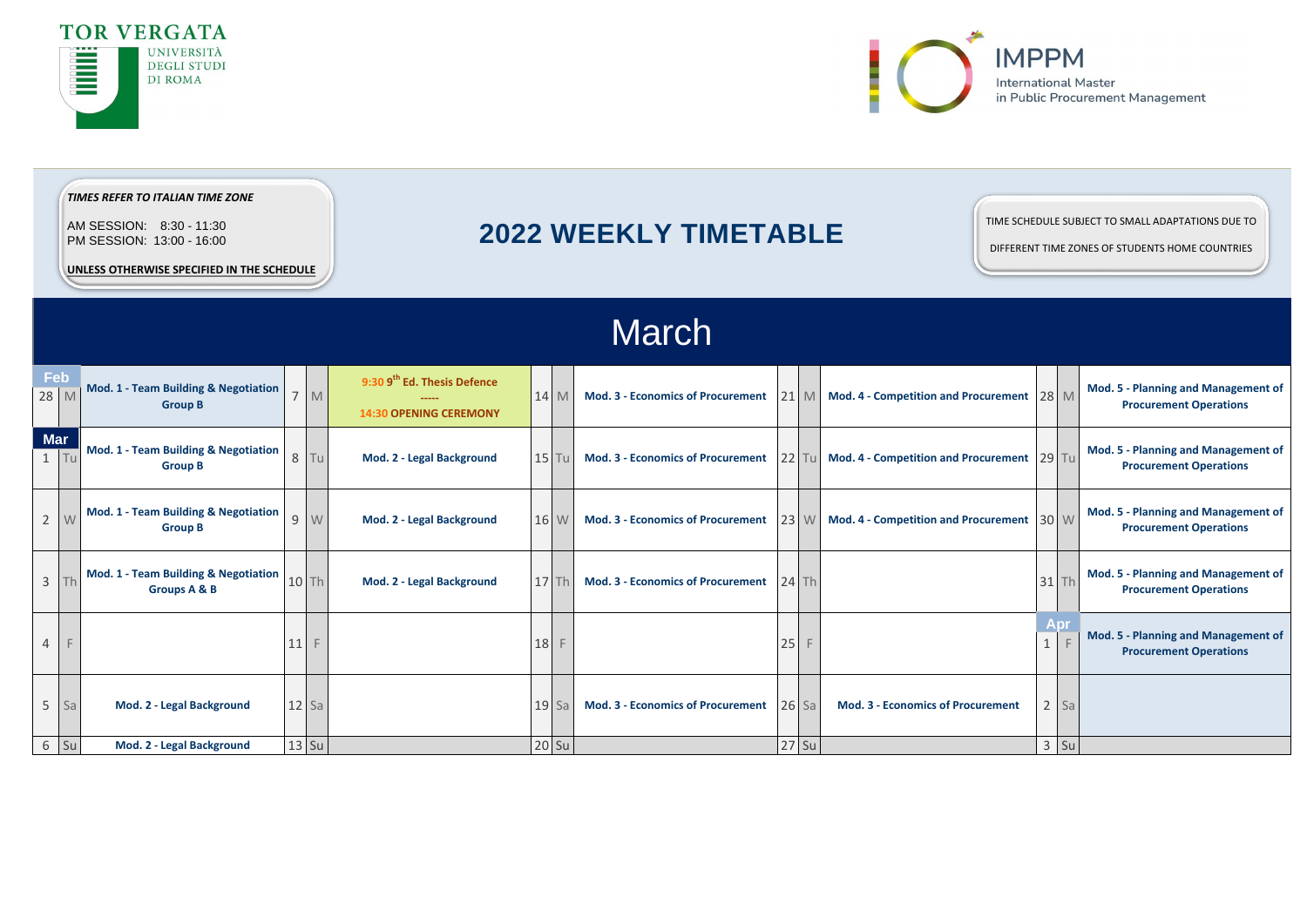|                    |         |                                                                             |   |         |                                   |         |         | April                               |         |                               |      |         |                                                                    |
|--------------------|---------|-----------------------------------------------------------------------------|---|---------|-----------------------------------|---------|---------|-------------------------------------|---------|-------------------------------|------|---------|--------------------------------------------------------------------|
| <b>Mar</b><br>28 M |         | <b>Mod. 5 - Planning and Management of</b><br><b>Procurement Operations</b> |   | 4 M     | <b>Mod. 6 - Green Procurement</b> | 11 M    |         | <b>Mod. 7 - Digital Procurement</b> | 18 M    | <b>EASTER MONDAY</b>          |      | $25$ M  | <b>NATIONAL HOLIDAY</b>                                            |
|                    | $29$ Tu | Mod. 5 - Planning and Management of<br><b>Procurement Operations</b>        |   | $5$ Tu  | <b>Mod. 6 - Green Procurement</b> | $12$ Tu |         | <b>Mod. 7 - Digital Procurement</b> | $19$ Tu | <b>EXAMS PREPARATION WEEK</b> |      | $26$ Tu | <b>EXAM:</b><br><b>Legal Background</b>                            |
|                    | 30 W    | <b>Mod. 5 - Planning and Management of</b><br><b>Procurement Operations</b> |   | $6 \ W$ | <b>Mod. 6 - Green Procurement</b> | 13 W    |         | <b>Mod. 7 - Digital Procurement</b> | 20 W    |                               | 27 W |         | <b>EXAM:</b><br><b>Economics of Procurement</b>                    |
|                    | $31$ Th | <b>Mod. 5 - Planning and Management of</b><br><b>Procurement Operations</b> |   | $7$ Th  | <b>Mod. 6 - Green Procurement</b> |         | 14 Th   | <b>Mod. 7 - Digital Procurement</b> | $21$ Th |                               |      | 28 Th   | <b>EXAMS:</b><br>1. Negotiations<br>2. Competition and Procurement |
| Apr<br>-1          |         | Mod. 5 - Planning and Management of<br><b>Procurement Operations</b>        | 8 |         | <b>Mod. 6 - Green Procurement</b> | $15$ F  |         | <b>Mod. 7 - Digital Procurement</b> | $22$ F  |                               | 29   | F       |                                                                    |
| $\overline{2}$     | Sa      |                                                                             |   | 9 Sa    |                                   | $16$ Sa |         |                                     | $23$ Sa |                               |      | $30$ Sa |                                                                    |
|                    | 3 Su    |                                                                             |   | $10$ Su |                                   |         | $17$ Su | <b>EASTER SUNDAY</b>                | 24 Su   |                               |      | $1$ Su  | <b>1st MAY NATIONAL HOLIDAY</b>                                    |



# **2022 WEEKLY TIMETABLE**



| Oľ<br><b>11</b> |
|-----------------|
|                 |



## *TIMES REFER TO ITALIAN TIME ZONE*

AM SESSION: 8:30 - 11:30 PM SESSION: 13:00 - 16:00

**UNLESS OTHERWISE SPECIFIED IN THE SCHEDULE**

## TIME SCHEDULE SUBJECT TO SMALL ADAPTATIONS DUE TO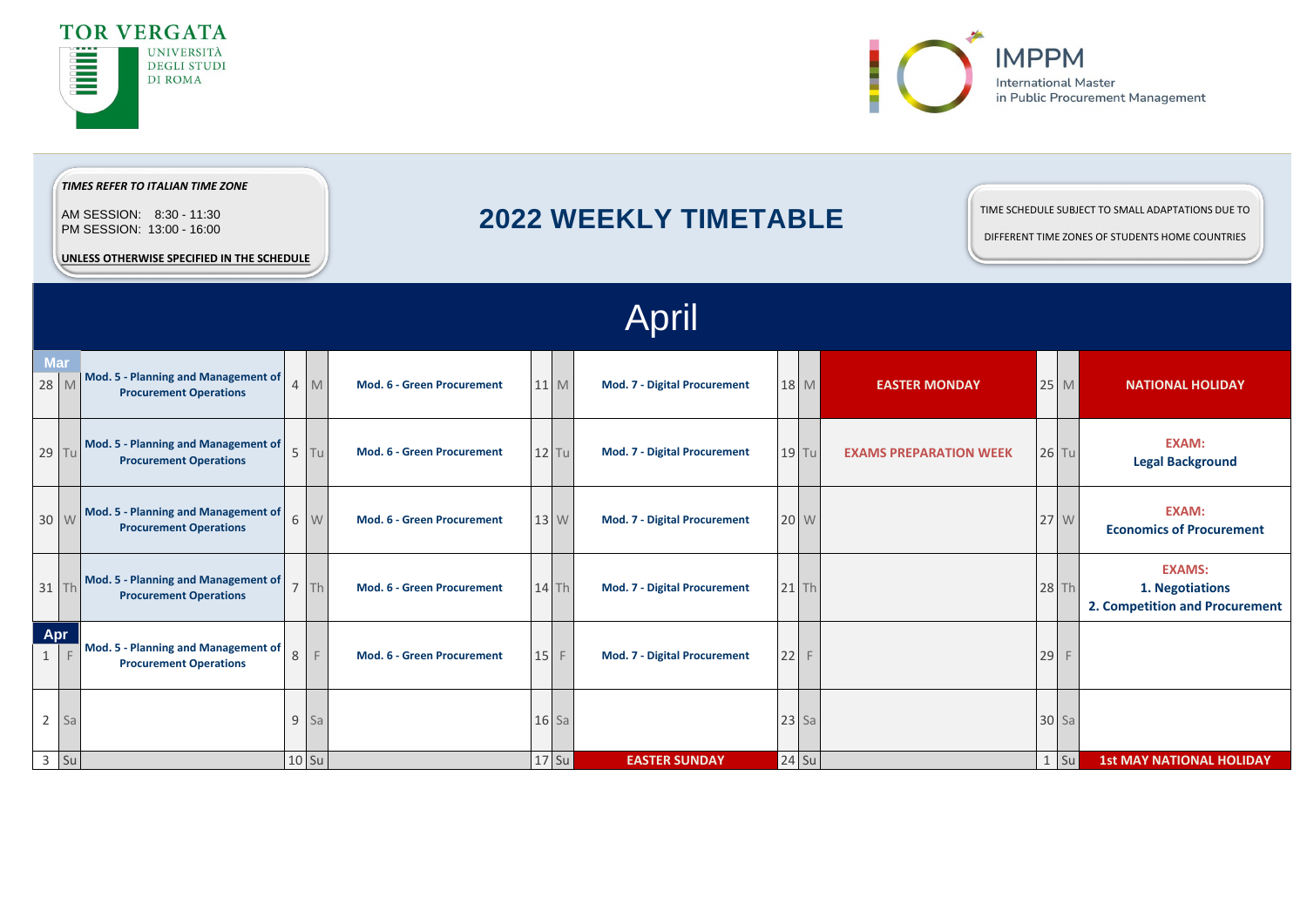|                | <b>May</b>   |                                                                                                    |    |                |                                                                       |                 |   |                        |  |           |                                                                                                                            |                     |                         |                                                                      |
|----------------|--------------|----------------------------------------------------------------------------------------------------|----|----------------|-----------------------------------------------------------------------|-----------------|---|------------------------|--|-----------|----------------------------------------------------------------------------------------------------------------------------|---------------------|-------------------------|----------------------------------------------------------------------|
| $\overline{2}$ | M            |                                                                                                    |    | 9 M            | Mod. 9 - Integrity and Anticorruption<br><b>In Public Procurement</b> | 16 M            |   | <b>Mod. 10 - IFI'S</b> |  | $23 \, M$ | Mod. 11 - Social vs Innovative<br><b>Procurement</b>                                                                       | 30 M                |                         | Mod. 12 - Strategic Procurement and<br><b>Quality Management</b>     |
| $\mathbf{3}$   | Tu           |                                                                                                    |    | $10$ Tu        | Mod. 9 - Integrity and Anticorruption<br><b>In Public Procurement</b> | $17$ Tu         |   | <b>Mod. 10 - IFI'S</b> |  | $24$ Tu   | <b>Mod. 11</b><br>candidates must choose between SOCIAL<br>or INNOVATIVE track<br>(one single track for 24, 25 and 26 May) | 31 Tu               |                         | Mod. 12 - Strategic Procurement and<br><b>Quality Management</b>     |
| $\overline{4}$ | W            | Mod. 8 - Contract Complaints and<br><b>Disputes</b><br>13:00 - 16:00<br>AM<br>17:00 - 20:00<br>PM  |    | $11 \text{ W}$ | Mod. 9 - Integrity and Anticorruption<br><b>In Public Procurement</b> | 18 W            |   | <b>Mod. 10 - IFI'S</b> |  | 25 W      | <b>Mod. 11</b><br>candidates must choose between SOCIAL<br>or INNOVATIVE track<br>(one single track for 24, 25 and 26 May) | Jun<br>$\mathbf{1}$ | $\overline{\mathsf{w}}$ | Mod. 13 - Law and Economics of Public<br><b>Private Partnerships</b> |
| 5              | Th           | Mod. 8 - Contract Complaints and<br><b>Disputes</b><br>13:00 - 16:00<br>AM<br>17:00 - 20:00<br>PM  |    | $12$ Th        | Mod. 9 - Integrity and Anticorruption<br><b>In Public Procurement</b> | $19$ Th         |   | <b>Mod. 10 - IFI'S</b> |  | $26$ Th   | <b>Mod. 11</b><br>candidates must choose between SOCIAL<br>or INNOVATIVE track<br>(one single track for 24, 25 and 26 May) |                     | Th                      | Mod. 13 - Law and Economics of Public<br><b>Private Partnerships</b> |
| 6              | $\mathsf{F}$ | Mod. 8 - Contract Complaints and<br><b>Disputes</b><br>13:00 - 16:00<br>AM.<br>17:00 - 20:00<br>PM | 13 |                | Mod. 9 - Integrity and Anticorruption<br><b>In Public Procurement</b> | 20 <sup>1</sup> | F | <b>Mod. 10 - IFI'S</b> |  | $27$ F    | Mod. 11 - Social vs Innovative<br><b>Procurement</b>                                                                       | $\overline{3}$      | $\square$               | Mod. 13 - Law and Economics of Public<br><b>Private Partnerships</b> |
| $\overline{7}$ | Sa           | Mod. 8 - Contract Complaints and<br><b>Disputes</b><br>13:00 - 16:00<br>AM<br>17:00 - 20:00<br>PM  |    | $14$ Sa        |                                                                       | $21$ Sa         |   |                        |  | $28$ Sa   |                                                                                                                            |                     | $4$ Sa                  |                                                                      |
| 8              | Su           | Mod. 8 - Contract Complaints and<br><b>Disputes</b><br>$13:00 - 16:00$<br>17:00 - 20:00<br>PM      |    | $15$ Su        |                                                                       | <b>22 Su</b>    |   |                        |  | 29 Su     |                                                                                                                            |                     | $5$ Su                  |                                                                      |



# **2022 WEEKLY TIMETABLE**







*TIMES REFER TO ITALIAN TIME ZONE*

AM SESSION: 8:30 - 11:30 PM SESSION: 13:00 - 16:00

**UNLESS OTHERWISE SPECIFIED IN THE SCHEDULE**

## TIME SCHEDULE SUBJECT TO SMALL ADAPTATIONS DUE TO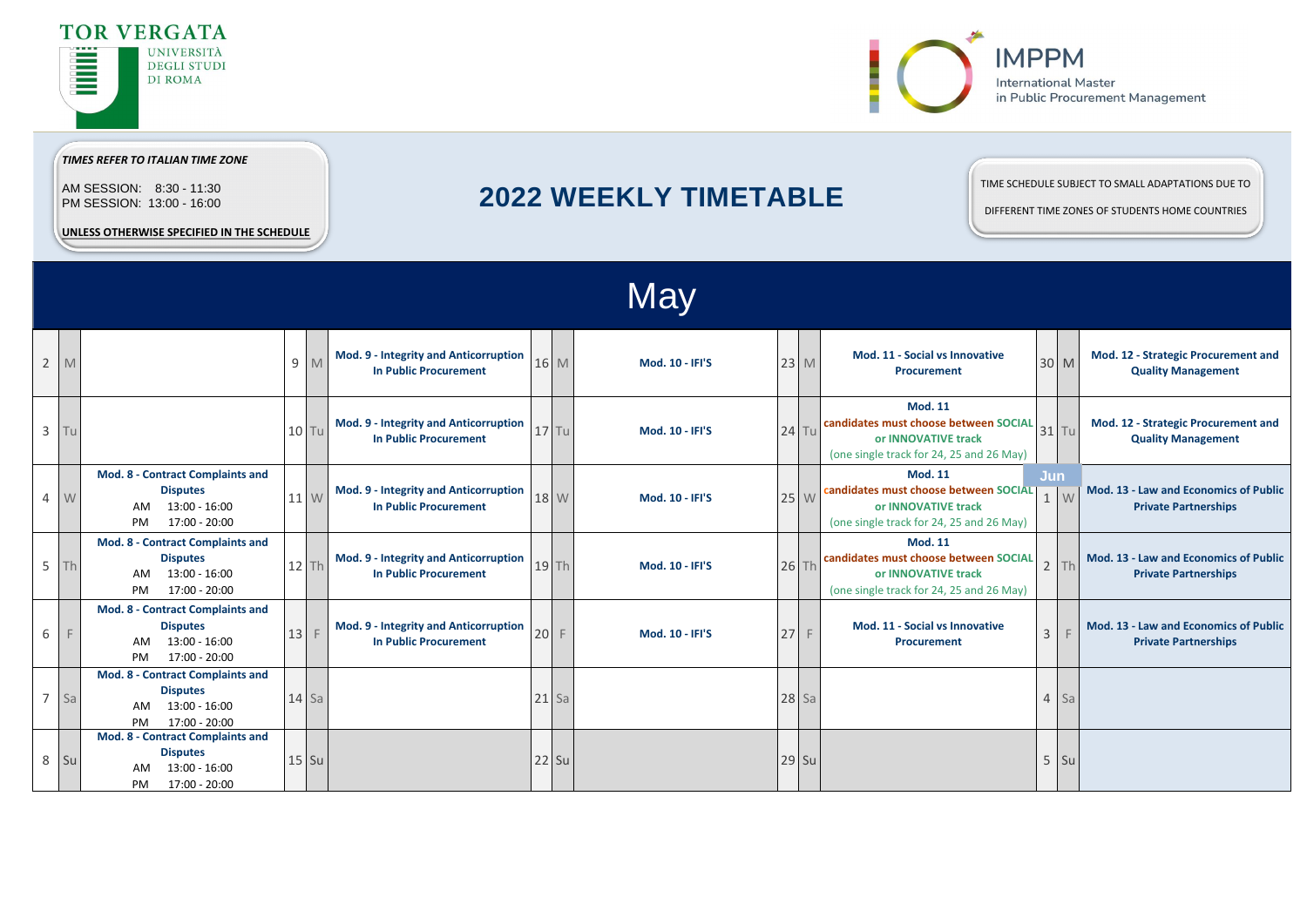|                     | UNLESS OTHERWISE SPECIFIED IN THE SCHEDULE |                                                                                                 |         |        |  |                                                                                                                  |  |         |                                                                               |  |         |                                                                             |                  |  |              |                     |
|---------------------|--------------------------------------------|-------------------------------------------------------------------------------------------------|---------|--------|--|------------------------------------------------------------------------------------------------------------------|--|---------|-------------------------------------------------------------------------------|--|---------|-----------------------------------------------------------------------------|------------------|--|--------------|---------------------|
|                     |                                            |                                                                                                 |         |        |  |                                                                                                                  |  |         | June                                                                          |  |         |                                                                             |                  |  |              |                     |
| <b>May</b>          | 30 M                                       | Mod. 12 - Strategic Procurement and<br><b>Quality Management</b>                                |         | 6 M    |  | Mod. 13 - Law and Economics of Public $\Big $ 13 $\Big $ M<br><b>Private Partnerships</b>                        |  |         | <b>CONSIP</b><br>10:00 - 13:00<br>AM                                          |  | 20 M    | <b>EXAM:</b><br><b>Contract Complaints and Disputes</b>                     | 27 M             |  |              |                     |
|                     | $31$ Tu                                    | Mod. 12 - Strategic Procurement and<br><b>Quality Management</b>                                |         | $7$ Tu |  | Mod. 13 - Law and Economics of Public $\begin{bmatrix} 14 \\ 14 \end{bmatrix}$ Tu<br><b>Private Partnerships</b> |  |         |                                                                               |  | $21$ Tu | <b>Mod. 10 - IFI'S</b>                                                      |                  |  | <b>28 Tu</b> |                     |
| Jun<br>$\mathbf{1}$ | W                                          | Mod. 13 - Law and Economics of Public<br><b>Private Partnerships</b>                            |         | 8 W    |  | Mod. 12 - Strategic Procurement and<br><b>Quality Management</b>                                                 |  | 15 W    |                                                                               |  | 22 W    | <b>Mod. 10 - IFI'S</b>                                                      |                  |  | 29 W         | <b>CITY HOLIDAY</b> |
|                     | $2$ Th                                     | <b>National Holiday</b><br>Mod. 13 - Law and Economics of Public<br><b>Private Partnerships</b> |         | $9$ Th |  | Mod. 12 - Strategic Procurement and<br><b>Quality Management</b>                                                 |  | $16$ Th |                                                                               |  | $23$ Th | <b>Mod. 4 - Competition and Procurement</b> $30$ Th                         |                  |  |              |                     |
| $\overline{3}$      |                                            | Mod. 13 - Law and Economics of Public<br><b>Private Partnerships</b>                            |         | $10$ F |  | Mod. 12 - Strategic Procurement and<br><b>Quality Management</b>                                                 |  | 17 F    | <b>EXAM:</b><br><b>Strategic Procurement and</b><br><b>Quality Management</b> |  | $24$ F  | <b>Mod. 4 - Competition and Procurement</b>                                 | Jul<br>$1 \vert$ |  | $\mathsf F$  |                     |
|                     | $4$ Sa                                     |                                                                                                 | $11$ Sa |        |  |                                                                                                                  |  | $18$ Sa |                                                                               |  | $25$ Sa | "How to write a Dissertation"<br>13:00 - 16:00<br>AM<br>17:00 - 20:00<br>PM |                  |  | $2$ Sa       |                     |
|                     | 5 Su                                       |                                                                                                 | 12 Su   |        |  |                                                                                                                  |  | 19 Su   |                                                                               |  | $26$ Su |                                                                             |                  |  | $3$ Su       |                     |



| June |
|------|
|------|

# **2022 WEEKLY TIMETABLE**



# *TIMES REFER TO ITALIAN TIME ZONE*

AM SESSION: 8:30 - 11:30 PM SESSION: 13:00 - 16:00

**UNLESS OTHERWISE SPECIFIED IN THE SCHEDULE**

## TIME SCHEDULE SUBJECT TO SMALL ADAPTATIONS DUE TO